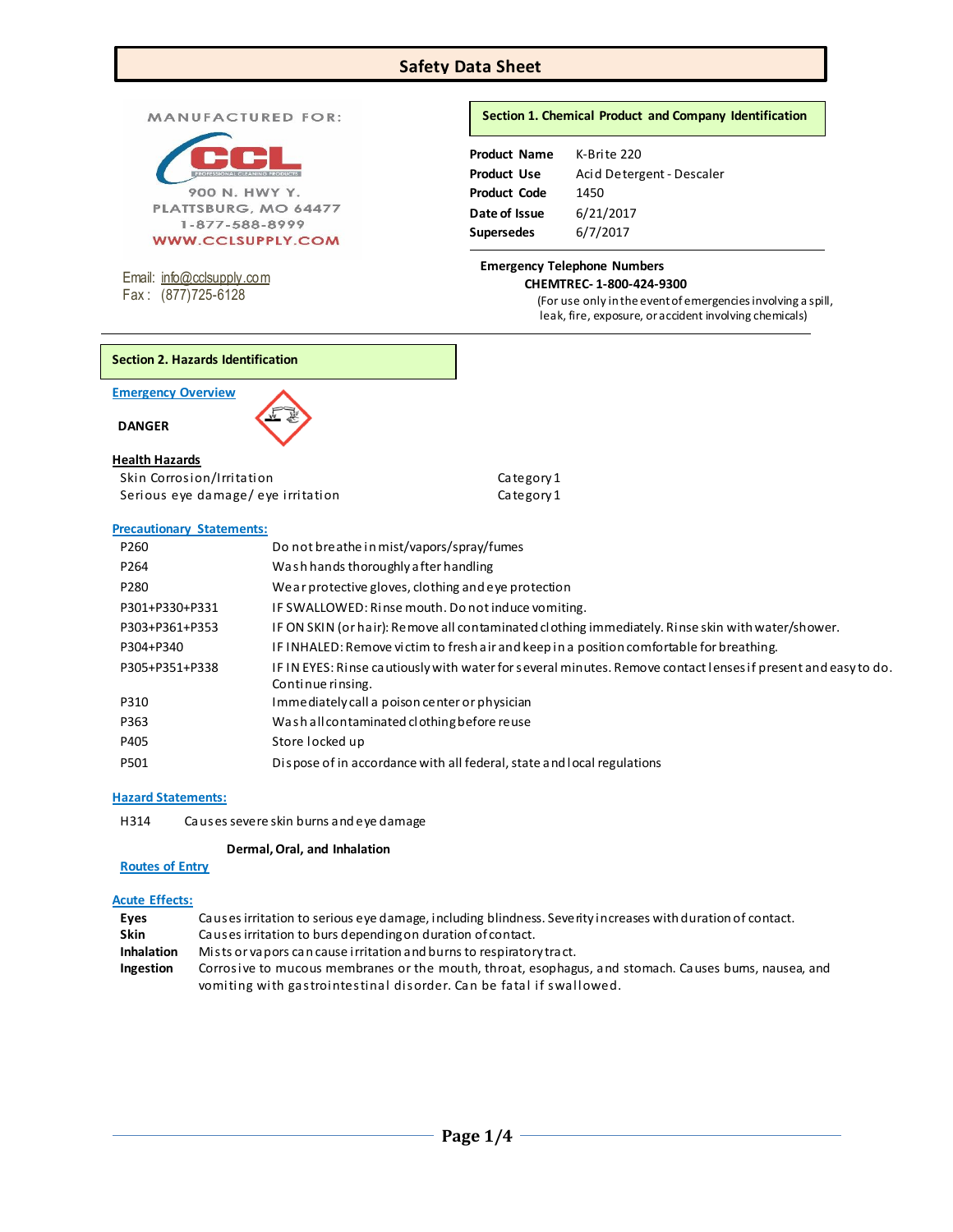**0**

# **Section 3. Composition/Information on Ingredients**

| Name of Hazardous Ingredients | <b>CAS Number</b> | % by Weight |
|-------------------------------|-------------------|-------------|
| Phosphoric Acid               | 7664-38-2         | $<$ 40      |
| Isopropanol                   | 67-63-0           | <10         |
| Dodecyl Benzenesulfonic Acid  | 27176-87-0        | <10         |

### **Section 4. First Aid Measures**

| <b>Eve Contact</b>  | Flush immediately with plenty of clean water for at least 15 minutes. If irritation persists, get medical  |
|---------------------|------------------------------------------------------------------------------------------------------------|
|                     | attention.                                                                                                 |
| <b>Skin Contact</b> | Flush immediately with plenty of clean water; use soap if a vailable. If irritation persists, seek medical |
|                     | attention. Remove severely contaminated clothing (and shoes) and wash before reuse.                        |
| <b>Inhalation</b>   | Remove person to fresh air. Begin CPR if breathing has stopped and seek immediate medical attention.       |

**Ingestion** Do not induce vomiting. Give several large glasses of water only if conscious. Never give anything to an unconscious person orally. Seek immediate medical attention.

| <b>Section 5. Fire Fighting Measures</b>                                                                                                       |                                                                                                    | National Fire Protection Association (U.S.A)<br>(estimated rating) | $\bf{0}$ |
|------------------------------------------------------------------------------------------------------------------------------------------------|----------------------------------------------------------------------------------------------------|--------------------------------------------------------------------|----------|
| <b>Hazardous Combustion Products</b><br><b>Extinguishing Media</b><br><b>Unsuitable Extinguishing Media</b><br><b>Fire Fighting Procedures</b> | N/A<br>Media appropriate for surrounding fire.<br>N/A<br>Use a self-contained breathing apparatus. |                                                                    |          |

**Section 6. Accidental Release Measures**

**Spill Clean Up** All spilled material must be contained and kept out of waterways, sewers and drains. The spilled chemical should be absorbed with an inert material. Flush cleaned area thoroughly with water.

## **Section 7. Handling and Storage**

**Handling and Storage** Keep container tightly closed when not in use. Store away from chlorine-containing compounds. Store product indoors away from excessive heat or cold. Keep out of the reach of children. Have eyewash and safety shower accessible to use in handling area.

#### **Section 8. Exposure Controls/Personal Protection**

**Exposure Limits**

| <b>Product Name</b>         | <b>OSHAPEL</b> | <b>NIOSH REL</b>   | <b>AIHA WEEL</b> | <b>ACGIH TLV</b>   |
|-----------------------------|----------------|--------------------|------------------|--------------------|
| Phosphoric Acid (7664-38-2) | $1$ mg/m $3$   | 1mg/m <sup>3</sup> |                  | 1mg/m <sup>3</sup> |
| $Isopropanol (67-63-0)$     | 400ppm         | 400ppm             |                  | $200$ ppm          |

**Engineering Controls** Local exhaust usually adequate



**Personal Protective Equipment (PPE)**

**Eyes** Chemical splash goggles and face shield

**Body** Rubber or neoprene gloves; rubber boots and wet suit

**Respiratory** Not normally required. Use NIOSH approved respirator if TLV levels are reached or exceeded.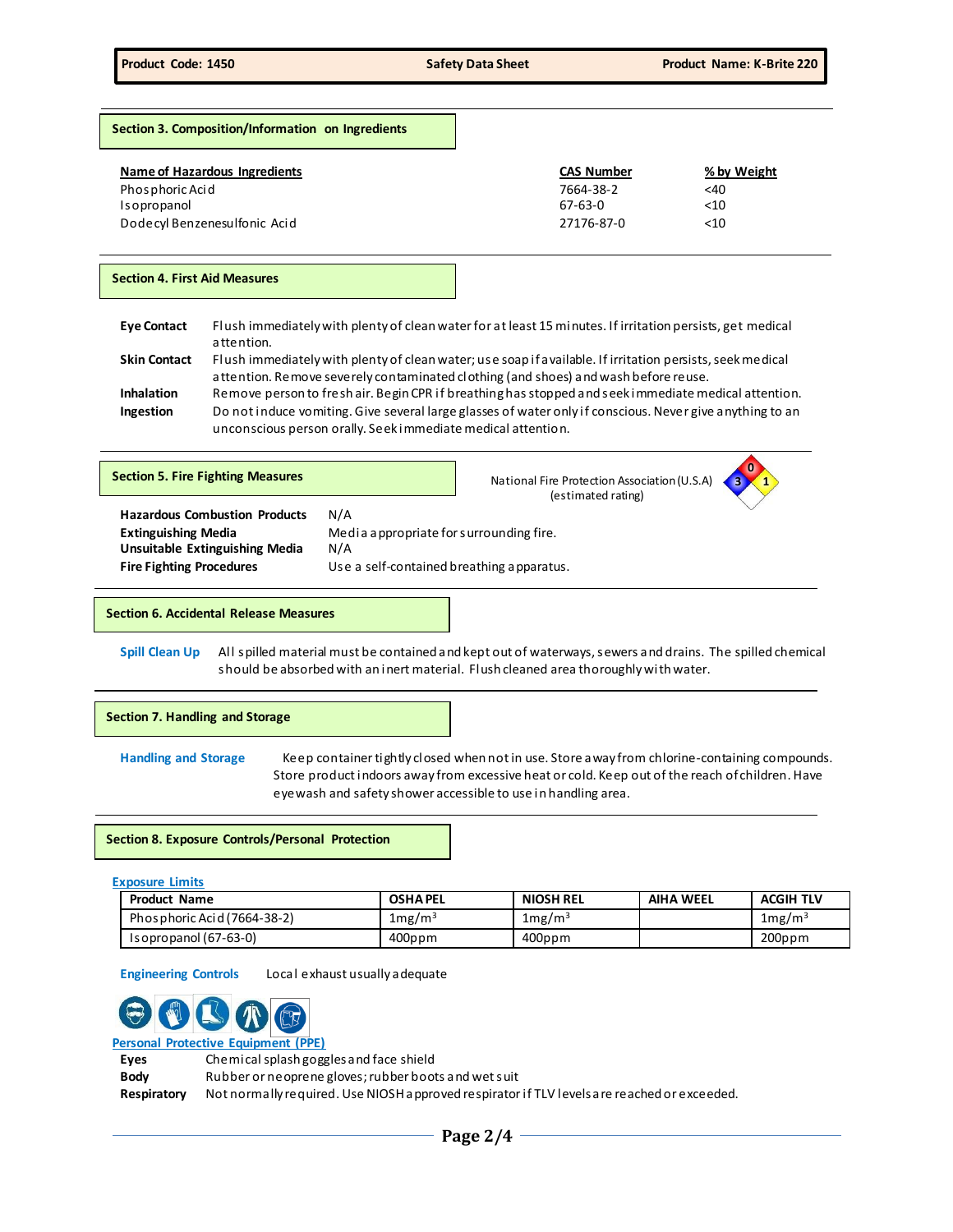#### **Section 9. Physical and Chemical Properties**

| <b>Physical State</b>   | Liquid              | <b>Explosive Limits</b>      | N/A              |
|-------------------------|---------------------|------------------------------|------------------|
| Color                   | Red                 | <b>Vapor Pressure</b>        | 17 mmHg          |
| Odor                    | Slightly sweet odor | <b>Vapor Density</b>         | Heavier than air |
| <b>Odor Threshold</b>   | N/A                 | <b>Relative Density</b>      | N/A              |
| рH                      | $0.0 - 1.0$         | Solubility                   | Miscible         |
| <b>Freezing Point</b>   | N/A                 | <b>Partition Coefficient</b> | N/A              |
| <b>Boiling Point</b>    | 212°F               | <b>Auto-Ignition Temp.</b>   | N/A              |
| <b>Flash Point</b>      | N/A                 | Decomposition Temp.          | N/A              |
| <b>Evaporation Rate</b> | N/A                 | <b>Viscosity</b>             | N/A              |
| <b>Flammability</b>     | Non-Flammable       | <b>Specific Gravity</b>      | $1.20 - 1.25$    |

### **Section 10. Stability and Reactivity**

**Stability and Reactivity** Stable **Hazardous Polymerization** Will not occur **Hazardous Decomposition Products Conditions to Avoid** N/A

**Incompatibility Chlorine-containing compounds** Toxic chlorine gas can be liberated if mixed with chlorine containing compounds

#### **Section 11. Toxicological Information**

| <b>Routes of Entry</b><br><b>Symptoms</b><br><b>Skin Irritant</b> | Dermal, Oral and Inhalation<br>Irritation to burns depending on duration of contact<br>Yes |
|-------------------------------------------------------------------|--------------------------------------------------------------------------------------------|
| <b>Eye Irritant</b>                                               | Yes                                                                                        |
| <b>Sensitizers</b>                                                | Not determined                                                                             |
| <b>Mutagenicity</b>                                               | No information found                                                                       |
| Carcinogenicity                                                   | Isopropanol: IARC Group 3 (not classifiable as a human carcinogen)                         |
| <b>Reproductive Toxicity</b>                                      | No information found                                                                       |
| <b>Target Organs</b>                                              | None                                                                                       |

There is no toxicological data for this product as a whole. Based on relevant ingredients with known acute toxicity, the acute toxicity estimate using the additive formula (ATE) has been determined.

#### **Acute Toxicity**

| Test              | <b>Results</b> | <b>Basis</b>                     |
|-------------------|----------------|----------------------------------|
| Dermal            | 8,229 mg/kg    | ATE determined beyond Category 4 |
| Oral              | 4,553 mg/kg    | ATE determined beyond Category 4 |
| <b>Inhalation</b> | 78,451 ppm     | ATE determined beyond Category 4 |

#### **Section 12. Ecological Information**

**Environmental Effects** No ecological information available

**Section 13. Disposal Considerations**